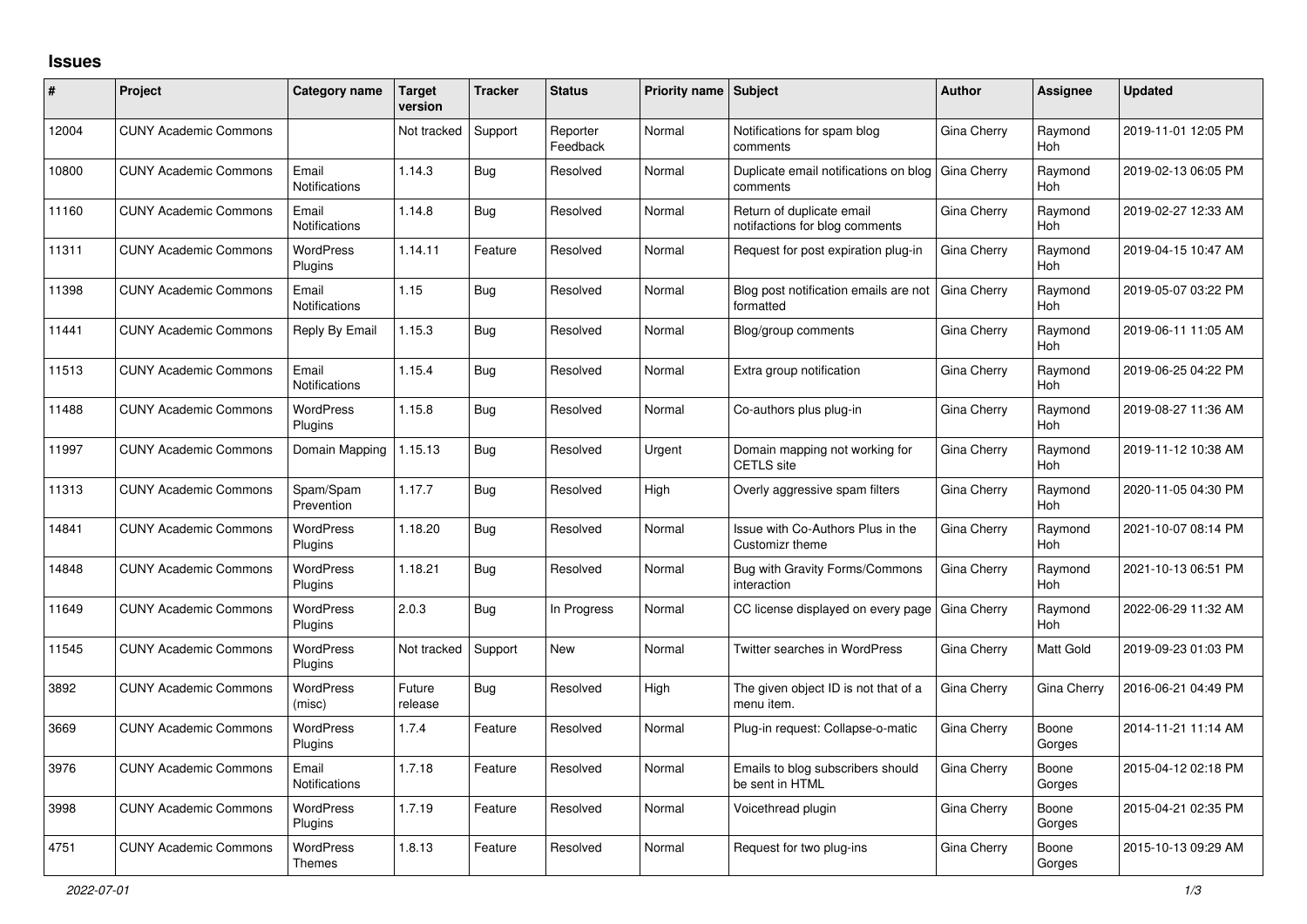| #     | <b>Project</b>               | Category name                 | <b>Target</b><br>version | <b>Tracker</b> | <b>Status</b>        | <b>Priority name Subject</b> |                                                                              | <b>Author</b>      | Assignee        | <b>Updated</b>      |
|-------|------------------------------|-------------------------------|--------------------------|----------------|----------------------|------------------------------|------------------------------------------------------------------------------|--------------------|-----------------|---------------------|
| 4850  | <b>CUNY Academic Commons</b> | <b>WordPress</b><br>Plugins   | 1.8.16                   | Bug            | Resolved             | Immediate                    | ACERT site is down                                                           | Gina Cherry        | Boone<br>Gorges | 2015-11-05 12:45 PM |
| 8389  | <b>CUNY Academic Commons</b> | <b>WordPress</b><br>Plugins   | 1.11.6                   | Feature        | Resolved             | Normal                       | Gravity Forms + Custom Post Types<br>plug-in                                 | <b>Gina Cherry</b> | Boone<br>Gorges | 2017-07-06 08:09 PM |
| 9570  | <b>CUNY Academic Commons</b> | <b>WordPress</b><br>Plugins   | 1.12.13                  | Bug            | Resolved             | Normal                       | Guest authors in Co-Authors Plus<br>plug-in not working                      | Gina Cherry        | Boone<br>Gorges | 2018-05-01 06:10 PM |
| 10847 | <b>CUNY Academic Commons</b> | <b>Blogs</b><br>(BuddyPress)  | 1.15                     | Feature        | Resolved             | Normal                       | Select which blog posts are sent to<br>group                                 | Gina Cherry        | Boone<br>Gorges | 2019-04-23 03:54 PM |
| 11451 | <b>CUNY Academic Commons</b> | Group Blogs                   | 1.16                     | Feature        | Resolved             | Normal                       | 'Send to group' checkbox should<br>remain unchecked for saved draft<br>posts | Gina Cherry        | Boone<br>Gorges | 2019-12-04 10:51 AM |
| 15094 | <b>CUNY Academic Commons</b> | Group Invitations             | 2.0.0                    | Bug            | Resolved             | Normal                       | Group admins added to site as<br>authors, not admins                         | Gina Cherry        | Boone<br>Gorges | 2022-05-26 11:36 AM |
| 39    | <b>CUNY Academic Commons</b> | <b>BuddyPress</b><br>(misc)   |                          | Bug            | Resolved             | High                         | Email notifications for group I had<br>not joined                            | Gina Cherry        | Boone<br>Gorges | 2009-10-19 03:49 PM |
| 40    | <b>CUNY Academic Commons</b> | <b>BuddyPress</b><br>(misc)   |                          | Bug            | Resolved             | Normal                       | Notification won't go away                                                   | Gina Cherry        | Boone<br>Gorges | 2009-10-19 03:49 PM |
| 3983  | <b>CUNY Academic Commons</b> | <b>WordPress</b><br>Plugins   | Not tracked              | Support        | Resolved             | Normal                       | Bug in list category posts plugin                                            | Gina Cherry        | Boone<br>Gorges | 2015-05-11 11:58 AM |
| 14842 | <b>CUNY Academic Commons</b> |                               | Not tracked              | Support        | Reporter<br>Feedback | Normal                       | Question about widgets and block<br>editor                                   | Gina Cherry        |                 | 2021-10-06 03:01 PM |
| 7944  | <b>CUNY Academic Commons</b> | <b>WordPress</b><br>Plugins   | 1.10.16                  | Feature        | Resolved             | Normal                       | MailChimp plug-in                                                            | Gina Cherry        |                 | 2017-04-11 12:38 PM |
| 10645 | <b>CUNY Academic Commons</b> |                               | 1.13.13                  | <b>Bug</b>     | Resolved             | Normal                       | Facebook link in groups                                                      | Gina Cherry        |                 | 2018-10-31 04:51 PM |
| 11444 | <b>CUNY Academic Commons</b> |                               | 1.15.1                   | Bug            | Resolved             | Normal                       | New site settings not saved                                                  | Gina Cherry        |                 | 2019-05-14 11:15 AM |
| 11501 | <b>CUNY Academic Commons</b> |                               | 1.15.3                   | Bug            | Resolved             | Normal                       | Error message when editing post                                              | Gina Cherry        |                 | 2019-05-31 10:57 AM |
| 11508 | <b>CUNY Academic Commons</b> |                               | 1.15.3                   | <b>Bug</b>     | Resolved             | Normal                       | Bug with "Send to Group"                                                     | Gina Cherry        |                 | 2019-06-11 10:31 AM |
| 11511 | <b>CUNY Academic Commons</b> | <b>WordPress</b><br>Plugins   | 1.15.3                   | Feature        | Resolved             | Normal                       | Plug-in request                                                              | Gina Cherry        |                 | 2019-06-11 11:05 AM |
| 11927 | <b>CUNY Academic Commons</b> |                               | 1.15.11                  | Bug            | Resolved             | Normal                       | WP editor backups                                                            | Gina Cherry        |                 | 2019-10-08 11:22 AM |
| 12003 | <b>CUNY Academic Commons</b> |                               | 1.15.13                  | Bug            | Resolved             | Normal                       | <b>Editing events using Events</b><br>Manager plugin                         | Gina Cherry        |                 | 2019-10-22 04:39 PM |
| 14568 | <b>CUNY Academic Commons</b> | <b>WordPress</b><br>Plugins   | 1.18.14                  | Feature        | Resolved             | Normal                       | Plugin request: Gravity Forms<br><b>Advanced Post Creation Add-On</b>        | Gina Cherry        |                 | 2021-07-13 01:18 PM |
| 10363 | <b>CUNY Academic Commons</b> |                               |                          | Bug            | Resolved             | Normal                       | Domain mapping for CETLS site                                                | Gina Cherry        |                 | 2018-10-23 10:52 AM |
| 12036 | <b>CUNY Academic Commons</b> | Email<br><b>Notifications</b> |                          | Bug            | Resolved             | Normal                       | Blog post notification not sent to<br>group                                  | Gina Cherry        |                 | 2019-11-04 11:36 AM |